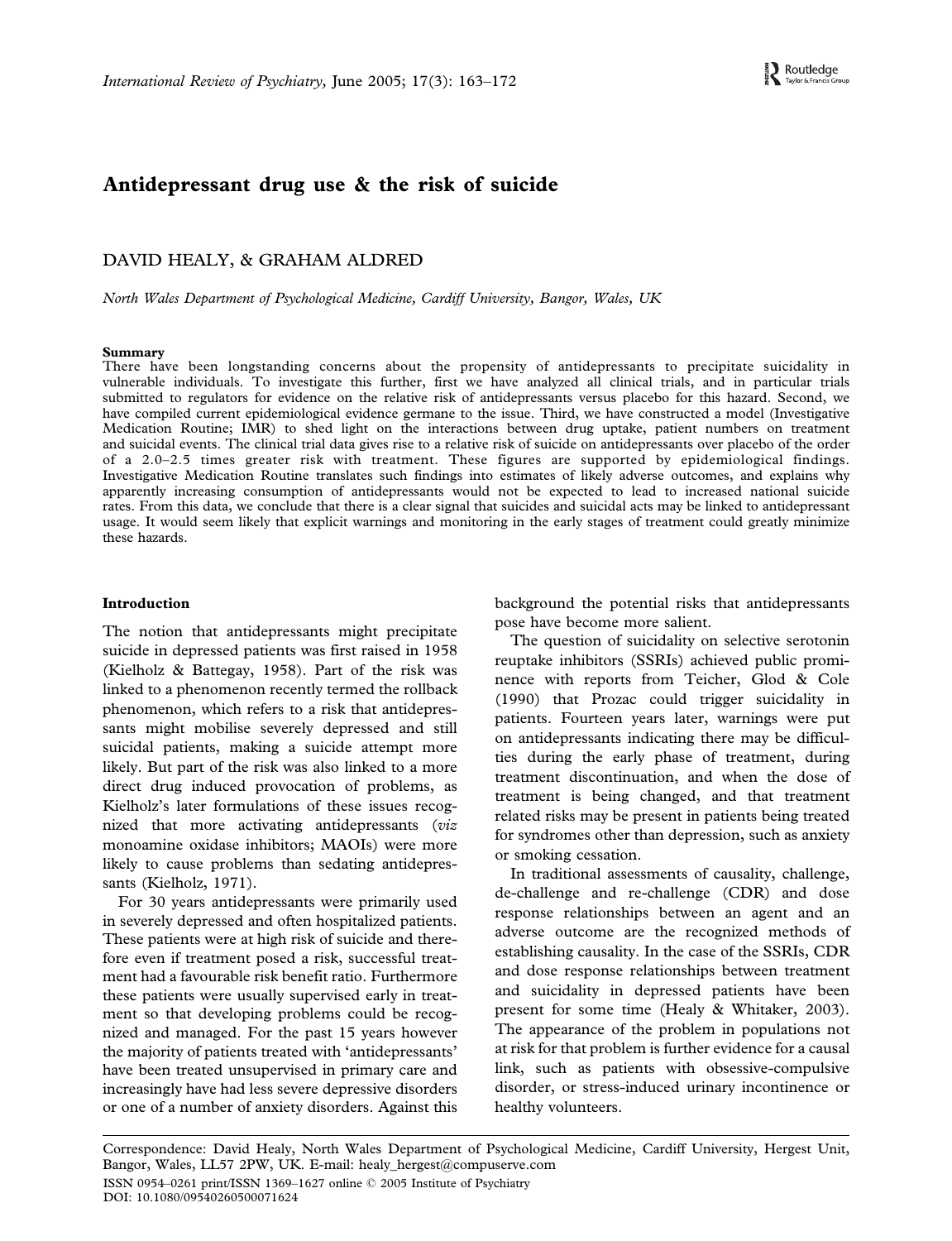## The frequency of problems: Evidence from trials

The availability of CDR, and dose response evidence gives no indication as to the frequency at which problems may be happening. Potential estimates of frequency can be derived from clinical trials.

Fergusson et al. (2005) have searched all published SSRI trials for evidence on suicides and suicidal acts. These trials have a number of limitations. First, the trials were not designed to detect suicidality. Second, agitation and anxiety occurring in these trials were commonly treated with benzodiazepines, or with other agents, or by dropout. Third, dropouts were often lost to follow-up, so that the true rate of suicidal acts remains unknown. Fourth, there is evidence of under-reporting of serious adverse events; based on known suicidal acts from the Food and Drug Administration (FDA) reviews, a best estimate is that no more than one in four suicidal acts in antidepressant trials are reported in the scientific literature. Fifth, a large proportion of the trials had dropout rates in excess of 30%, and sample sizes no greater than 50 patients. Sixth, many trials with particularly adverse outcomes, including any specifically designed to investigate the occurrence of suicidality remain unpublished or misleadingly published (viz Montgomery et al., 1994; Montgomery, 1997).

Nevertheless, the combined literature points to an excess of suicidal acts on SSRIs compared to placebo from as early as 1988, even though many early trials failed to report on suicidal acts. In total, of 3,717 citations, 677 trials met inclusion criteria, involving 85,470 patients, and these gave rise to a 2.28 relative risk of suicide attempts (95% confidence interval [CI]: 1.14–4.55) for patients receiving SSRIs compared to placebo.

A less selected dataset is the set of antidepressant trials lodged with the FDA and other regulators for registration purposes. Two analyses of this database have taken place. One set of analyses, undertaken by Khan, Khan, Kolts and Brown (2003), Khan, Warner and Brown (2000), and Storosum, van Zwieten, van den Brink, Gersons and Broekman (2001), points to an excess of suicidal acts on SSRIs and other antidepressants compared to placebo, with a relative risk of the order of 1.5 (95% CI: 0.6–3.6) (Khan et al., 2003).

There are two points to note about these figures. First, in this context a relative risk of 1.5 is a relative risk for the balance of benefits and hazards on treatment rather than for the occurrence of hazards; if it is thought there is a beneficial effect of treatment on suicide and suicidal act rates, then the relative risk of treatment induced hazards minus treatment induced benefit must necessarily be greater than 1.5.

Second, one interpretation of a 95% confidence interval for suicides and suicidal acts between active treatment and placebo that overlaps 1.0 is that there is no difference between active medication and placebo. This interpretation might be appropriate in an analysis of a hypothesis testing study, with a sufficiently powered sample size. But these trials were not in fact designed to or powered to test for differences in suicidal act rates, in which case the correct interpretation for the results from Kahn et al. (2003) and Storosum et al., (2001) is that the best estimate for the balance of risks and benefits is 1.5 and that the scientific data is consistent with a hazard that may be occurring up 3.6 times more frequently on active treatment.

Several analyses have been conducted of individual drugs within this group of antidepressants. Thus Montgomery, Dunner & Dunbar (1995) claimed that trial data indicated a five-fold lowering of risk of suicidal acts in patients taking paroxetine compared to placebo, when duration of exposure is taken into account. This approach is standard across analyses for fluoxetine and other antidepressants, but is methodologically incorrect, as it breaches randomization by selecting patients with favourable responses to treatment and weights the results by including the greatly extended exposures of such subjects to treatment.

A further set of analyses, undertaken by Healy and Whittaker (2003), incorporate a more detailed scrutiny of the FDA medical reviews of these drugs than undertaken by Khan et al. (2000, 2003) and do not analyze by duration of exposure. This review of the FDA records has revealed that a number of suicides and suicidal acts that have occurred during the washout and follow-on phase of clinical trials, as well as events from the post-completion phase of trials, have, in the case of fluoxetine, sertraline and paroxetine, been inappropriately included in the placebo group (see Figures 1 and 2).

When washout and placebo data are separated and analyzed in terms of suicidal acts per patient (see Table I), (excluding the figures for buproprion on the basis of missing data), using an exact Mantel–Haenszel exact conditional test for independence, with a one-tailed test for significance, the odds ratio of a suicide on new antidepressants as a group compared to placebo is 4.40 (95% CI: 1.32–infinity;  $p = 0.0125$ . The odds ratio for a suicidal act on these antidepressants compared to placebo is 2.39 (95% CI: 1.655–infinity;  $p < 0.0001$ ). The odds ratio for a completed suicide on an SSRI antidepressant (including venlafaxine) compared to placebo is 2.46 (95% CI: 0.707–infinity;  $p=0.16$ ), with an odds ratio for a suicidal act on SSRIs compared to placebo of 2.22 (95% CI: 1.47–infinity;  $p < 0.001$ ).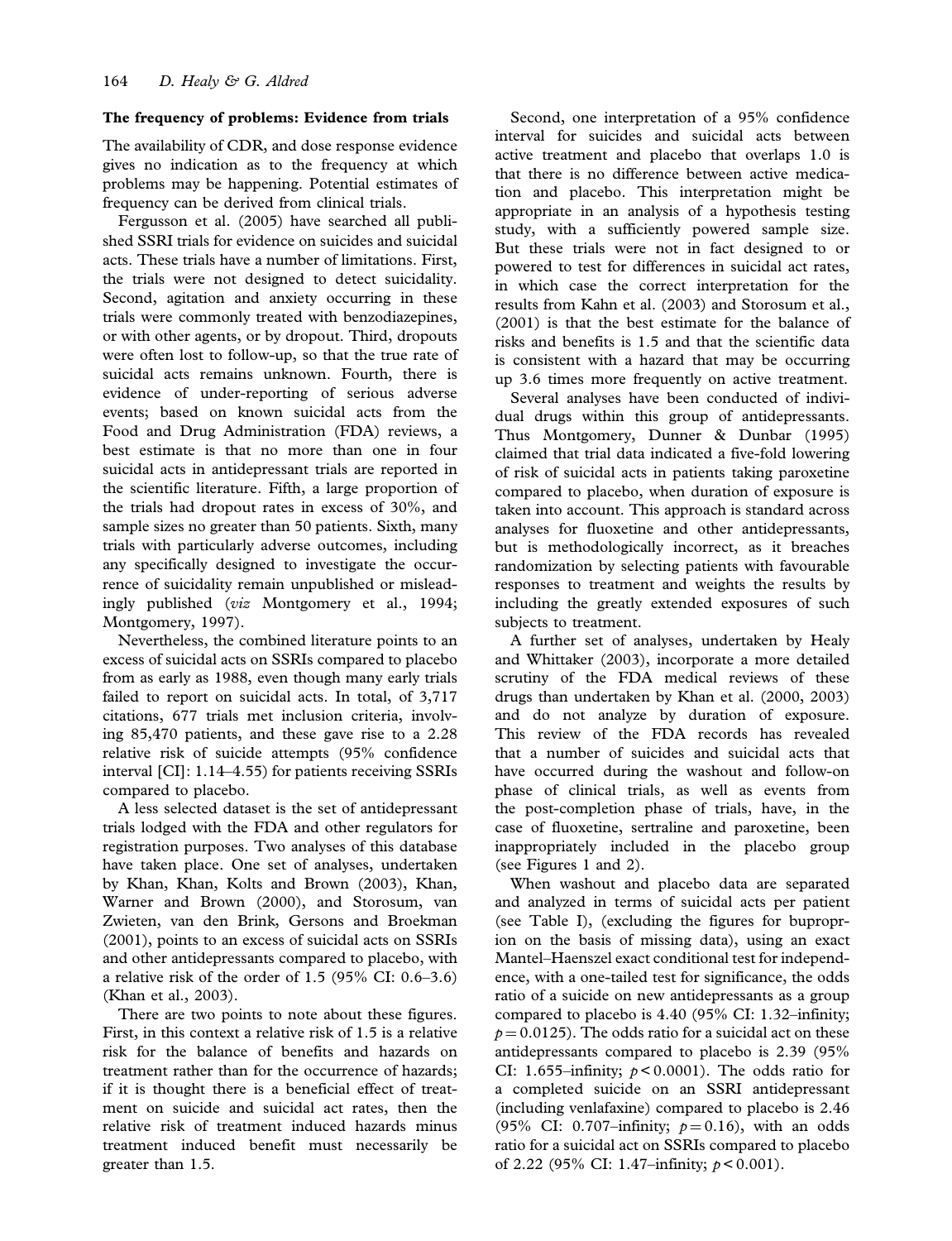

Figure 1. Fluoxetine-paroxetine-sertraline adult trials: Occurrence of suicidal acts.



Figure 2. Fluoxetine-paroxetine-sertraline adult trials: Analysis of suicidal acts. Suicides and suicidal acts in SSRI clinical trials are schematically represented as red dots here. The published literature inappropriately follows Figure 2 rather than Figure 1.

A further analysis of clinical trial data from adults by FDA officers (Hammad, Mosholder, Boehm, Racoosin & Laughren, 2003) found the following relative risks of suicide: atypical antidepressants compared to placebo is 2.66 (95% CI: 2.40, 2.95); on SSRIs compared to placebo is 1.50 (95% CI: 1.35, 1.66); tricyclic antidepressants compared to placebo is 2.10 (95% CI: 1.84, 2.39), and for all antidepressants compared to placebo is 1.98 (95% CI: 1.81, 2.18). These authors do not report risk rates for suicidal acts. They also indicate that controlling for a variety of factors may minimize these risks, but controlling for selected factors post-hoc would appear to defeat the purposes of randomization.

Finally, in the course of 2004 there have been a series of analyses of suicidal events from clinical trials of antidepressants in paediatric populations. These have yielded a variety of risk estimates based on determinations of which events are counted as suicidal. At an FDA hearing (2nd February 2004) the relative risk offered was 1.7 (95% CI: 1.2, 2.4;  $p < 0.0014$ ) (Laughren, 2004). All estimates concur on the existence of a risk and the fact that this risk is present in both depressed and non-depressed populations. An FDA hearing (14th September 2004) adjudged the link between antidepressant usage and suicidal events to be causally related.

## The frequency of problems: Evidence from pharmacoepidemiology

The data from randomized controlled trials (RCTs) needs supplementing with studies from naturalistic settings. The Drug Safety Research Unit (DSRU) in Southampton has conducted a series of post-marketing studies on each of the SSRIs following their launch (MacKay et al., 1997). These have recruited over 50,000 patients to treatment with fluoxetine, paroxetine, sertraline, and fluvoxamine, and yield a mean estimate of 212 suicides per 100,000 patients treated (see Table II).

These DSRU patients were subjects being treated in primary care, who were presumably at the normal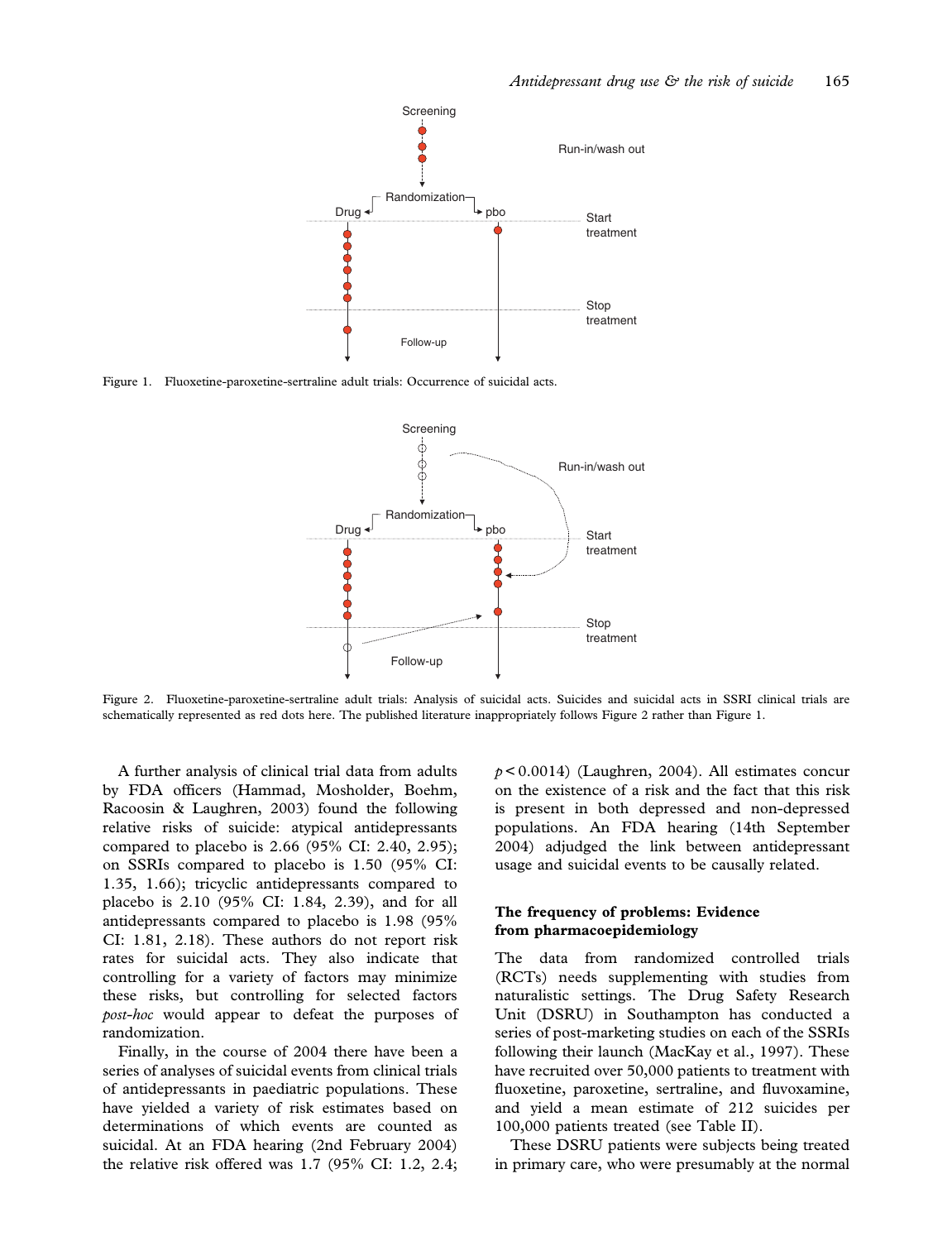### 166 D. Healy & G. Aldred

|  | Table I. Incidence of suicides and suicide attempts in antidepressant trials (Healy & Whitaker, 2003). |  |  |  |  |  |  |
|--|--------------------------------------------------------------------------------------------------------|--|--|--|--|--|--|
|--|--------------------------------------------------------------------------------------------------------|--|--|--|--|--|--|

| Investigational drug      | Patient no. | Suicide no.    | Suicide attempt no. | Suicides & attempts as a<br>% of patients |
|---------------------------|-------------|----------------|---------------------|-------------------------------------------|
| Sertraline                | 2,053       | $\overline{2}$ | 7                   | 0.44%                                     |
| Active comparator         | 595         | $\Omega$       | 1                   | 0.17%                                     |
| Placebo                   | 786         | $\mathbf{0}$   | $\overline{c}$      | 0.25%                                     |
| Placebo washout           |             | $\Omega$       | 3                   |                                           |
| Paroxetine                | 2,963       | 5              | 40                  | 1.52%                                     |
| Active comparator         | 1151        | 3              | 12                  | 1.30%                                     |
| Placebo                   | 554         | $\mathbf{0}$   | 3                   | 0.54%                                     |
| Placebo washout           |             | 2              | $\overline{c}$      |                                           |
| Nefazodone                | 3,496       | 9              | 12                  | 0.60%                                     |
| Active comparator         | 958         | $\mathbf{0}$   | 6                   | 0.63%                                     |
| Placebo                   | 875         | $\Omega$       | 1                   | 0.11%                                     |
| Mirtazapine               | 2,425       | 8              | 29                  | 1.53%                                     |
| Active comparator         | 977         | 2              | 5                   | 0.72%                                     |
| Placebo                   | 494         | $\Omega$       | 3                   | 0.61%                                     |
| Bupropion                 | 1,942       | 3              |                     |                                           |
| Placebo                   | 370         | $\mathbf{0}$   |                     |                                           |
| Citalopram                | 4,168       | 8              | 91                  | 2.38%                                     |
| Placebo                   | 691         | 1              | 10                  | 1.59%                                     |
| Fluoxetine                | 1,427       | 1              | 12                  | 0.91%                                     |
| Placebo                   | 370         | $\mathbf{0}$   | $\mathbf{0}$        | $0.00\%$                                  |
| Placebo washout           |             | 1              | $\Omega$            |                                           |
| Venlafaxine               | 3082        | 7              | 36                  | 1.40%                                     |
| Placebo                   | 739         | 1              | $\overline{c}$      | 0.41%                                     |
| All investigational drugs | 21,556      | 43             | 232                 | 1.28%                                     |
| All SSRIs                 | 13,693      | 23             | 186                 | 1.53%                                     |
| Active comparator         | 3,681       | 5              | 24                  | 0.79%                                     |
| Total placebo             | 4,879       | 2              | 21                  | 0.47%                                     |
| SSRI trial placebo        | 3,140       | $\overline{c}$ | 16                  | 0.57%                                     |

A report to FDA by Pfizer Inc., 14th September 1990 suggests the best figure for suicides and suicidal acts in the conventional phase of sertraline trials was two suicides and six suicidal acts in 2,053 patients on sertraline, and one suicidal act in 786 patients on placebo.

Table II. Drug Safety Research Unit studies of selective serotonin reuptake inhibitors in primary care in the UK.

| Drug               | No.<br>patients | No.<br>suicides | Suicides/100,000<br>patients |  |  |
|--------------------|-----------------|-----------------|------------------------------|--|--|
| Fluoxetine         | 12692           | 31              | 244 (C.I. 168–340)           |  |  |
| Sertraline         | 12734           | 22              | 173 (C.I. $110-255$ )        |  |  |
| Paroxetine         | 13741           | 37              | 269 (C.I. 192-365)           |  |  |
| Fluvoxamine        | 10983           | 20              | 183 (C.I. 114-274)           |  |  |
| <b>Total SSRIs</b> | 50150           | 110             | 219/100,000                  |  |  |

primary care depression risk of suicide. This latter risk is unknown. There are very few empirical figures available for suicide rates in primary care depression. One study from Sweden (Hagnell, Lanke & Rorsman, 1981), by inference, gives a suicide rate of zero per 100,000 patients in non-hospitalized depression. Another primary care figure from Holland gives a suicide rate of 33 per 100,000 patient years (Weel-Baumgarten, van den Bosch, van den Hoogen & van Zitman, 1998). Finally Simon and VonKorff (1998) from Puget Sound, based on a study of 65,000 patient years, and 36 suicides, give figures for patients with any secondary mental health service contact as 64/100,000 patient years. Primary care depression treated with antidepressants had a suicide rate of 43/100,000 patient years while primary care depressions not treated with antidepressants had a suicide rate of 0/100,000 patients. Severity may well be a confounding factor here, but the low rates for suicide, compared with the common estimates, are notable.

Jick, Dean and Jick (1995) studying 200,000 exposures to antidepressants in primary care in Britain reported a suicide rate of 68/100,000 exposures. These figures derive largely from patients treated with pre-SSRI antidepressants who can be presumed to have been in the main more severely depressed than patients on SSRIs.

In a second study from primary care in Britain looking at suicide attempts on paroxetine, fluoxetine, amitriptyline, and dothiepin, Jick, Kaye and Jick (2004) reported that when dothiepin was used as the reference compound there was no difference between these agents. However, when amitriptyline was used as the reference compound, the figures for dothiepin were 1.21 (95% CI: 0.89–1.64), for fluoxetine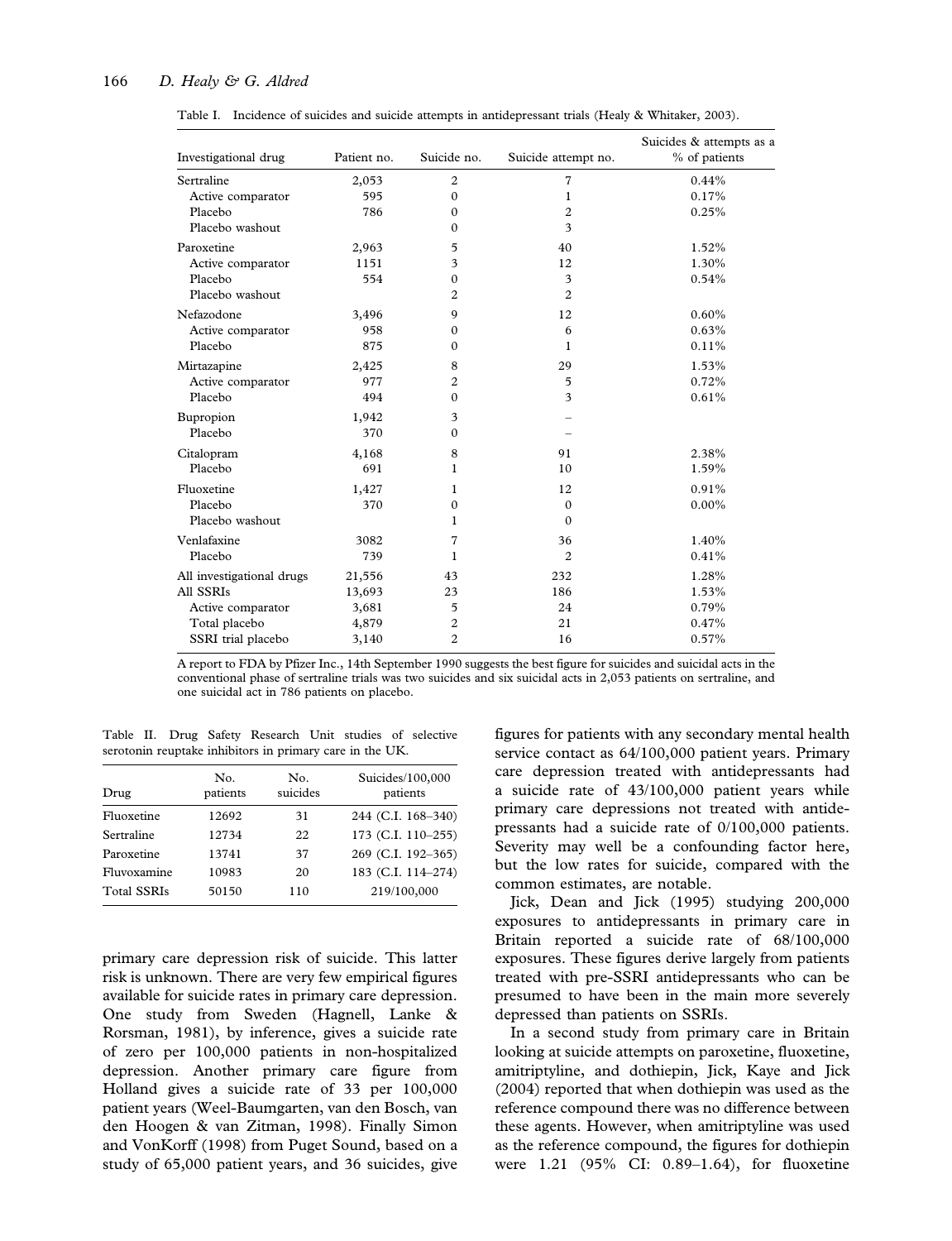1.46 (95% CI: 1.03–1.91), and for paroxetine 1.55 (95% CI: 1.11–2.16) (FDA, 2004).

A further study utilizing the general practice research database in New Zealand has found that tricylic usage was associated with a rate of 68 suicides per 100,000 persons exposed to treatment (Didham, McConnell, Blair & Reith, in press). In contrast, exposure to SSRIs led to 111 suicides per 100,000 patients exposed.

Finally, utilizing a database of 2.5 million person years and 212 suicides from North Staffordshire, Boardman and Healy (2001) have modelled the rate for suicide in treated or untreated UK depressives and found it to be of the order of 68/100,000 patients for all affective disorders. The figure of 68/100,000 gives an upper limit on the figure of suicides in mood disorders that are compatible with observed national rates of suicide in the UK. The Boardman and Healy study gives a figure of 27/100,000 patients per annum as the likely rate for the primary care primary affective disorders component of the suicides stemming from all mood disorders.

These figures from the DSRU, and other studies, map closely on to the figures stemming from RCTs submitted to regulators, which yield figures of 180 suicides per 100,000 patients exposed to active treatment compared with 67 suicides per 100,000 patients exposed to placebo (Healy & Whitaker, 2003). But if these figures are correct, surely they would lead to an increase in national suicide rates, which in some countries have fallen over the past 20 years (Gunnell & Ashby, 2004). The quantification of treatment-related risks is explored below.

## The IMR model system

These epidemiological studies offer some translation into clinical practice from the cross-sectional estimates that come from randomized controlled trials. In order to determine the possible numbers of treatment related suicides, any model will need an estimate of the number of people who are at risk amongst those being treated. While there is excellent data on the number of prescriptions and quantity of medication issued in the USA and the UK for all formulations of antidepressants, there is no recognized method of establishing how many patients have in fact been treated. This has led one of us (GA) to design a model, which translates quantities of medication doses into numbers of patients.

This model is based on profiles of dropout rates from treatment taken from the Drug Safety Research Unit studies in Southampton (MacKay et al., 1998). These studies of SSRIs indicate characteristic patterns of patient usage or tolerance, from the early weeks through to several years of usage.

The total quantity of medication issued has been obtained from the Department of Health in England and from IMS Health in the USA.

An accurate method has been devised for converting the progressive consumption of medication, moderated by patient usage, into actual numbers of patients. This has led to the construction of a model called Investigative Medication Routine (IMR). The IMR starts running from the year of introduction of the drug and generates an image of the patient growth and flow that is progressively updated, providing all the accumulating totals of those joining or leaving the drug as the years go by for the developing national cohort.

The model logic, arithmetic, assumptions and implementation have been challenged in a series of stress and sensitivity tests, designed to expose errors, benign assumptions and to measure model response to variation of input parameters. Independent assessments have been made at two UK Universities and by the British regulator (MHRA/CSM). No flaws in the logic and methodology of the IMR patient flow model system have been found to date.

In summary, the IMR will calculate any patient subtotal for any year and for the whole term of new patients, total patients treated, current long-term patients, dropout patients (both short- and longterm), new long-term patients, and with input from clinical trial data the numbers of treatment induced suicides. A more detailed description is in preparation.

## Patient flow

Annual cohorts can be characterized individually within the model, with a different usage profile, dropout rate, (e.g., patient cohorts in 2003 may have had a different composition by indication to those in 1993). The IMR model specifically identifies the steady growth of long-term patients who will progressively use more and more of the medication issued in any one year. It will also give breakdowns of how many patients have been on drug for a given number of years. For example, using the patient usage profiles from the DSRU studies, the IMR yields the following patient figures for fluoxetine, sertraline and paroxetine usage in the US and UK from the point of launch—see Tables III and IV.

## Prescriptions, pills and patients

For SSRI cohorts, the IMR demonstrates the complex relationship between prescriptions, pills and patients. Figure 3 shows that, in England, as the cycle develops, the requirement for medication increased by an average 42 million pills or doses/year;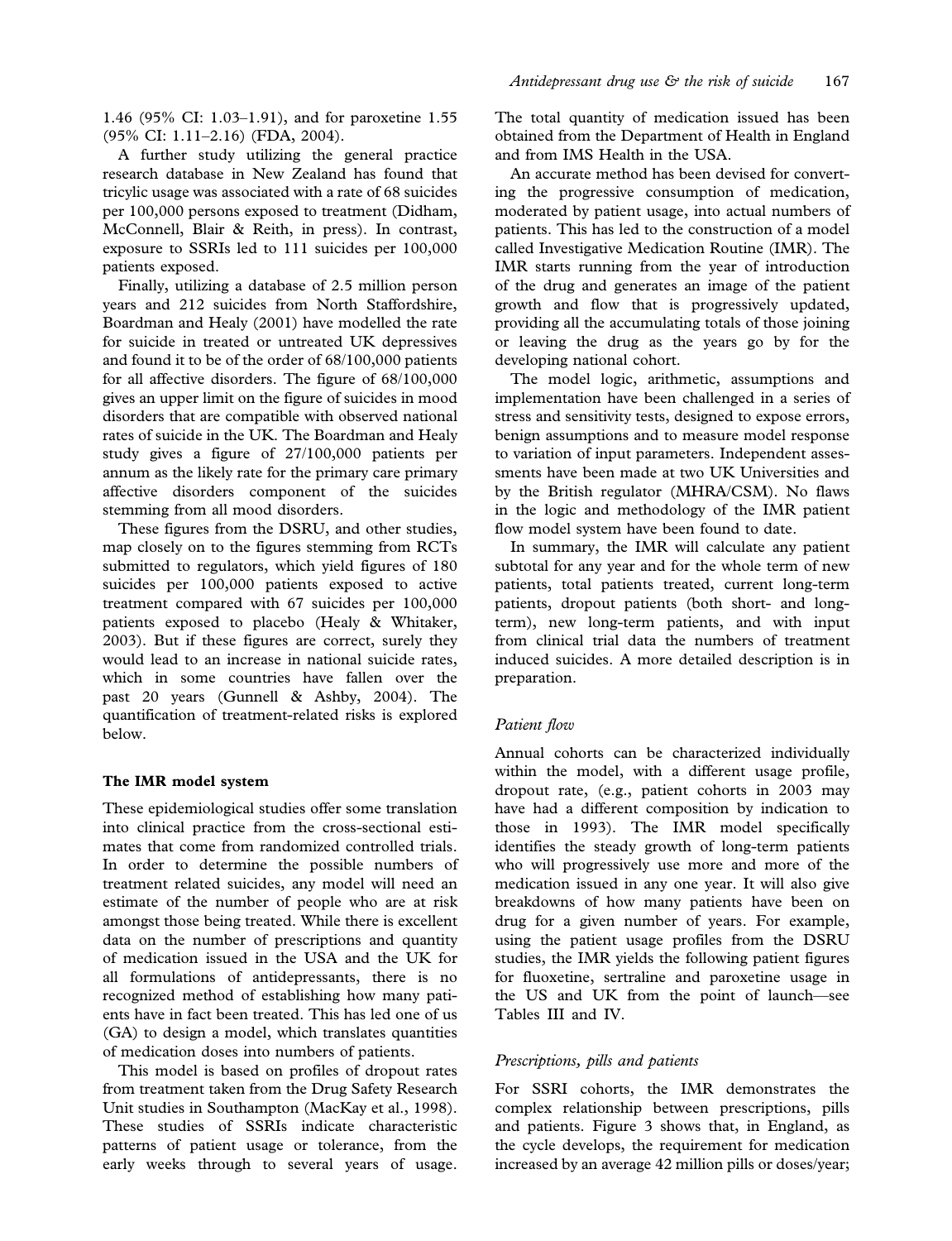|           | Annual new patients |            |            |           | Development of long term patients |            |            |         |  |
|-----------|---------------------|------------|------------|-----------|-----------------------------------|------------|------------|---------|--|
| Year      | Fluoxetine          | Paroxetine | Sertraline | Total     | Fluoxetine                        | Paroxetine | Sertraline | Total   |  |
| 1989      | 21,560              |            |            | 21,560    |                                   |            |            |         |  |
| 1990      | 46,067              |            |            | 46,067    | 4,312                             |            |            | 4,312   |  |
| 1991      | 72,119              | 18,218     | 10,710     | 101,047   | 13,267                            |            |            | 13,267  |  |
| 1992      | 124,420             | 93,867     | 38,294     | 256,581   | 26,651                            | 3,644      | 2,142      | 32,437  |  |
| 1993      | 161,924             | 106,501    | 43,546     | 311,971   | 49,203                            | 22,198     | 9,672      | 81,073  |  |
| 1994      | 222,244             | 112,169    | 69,044     | 403,458   | 77,176                            | 41,961     | 17,680     | 136,818 |  |
| 1995      | 310,485             | 172,220    | 99,704     | 582,410   | 114,307                           | 60,638     | 29,890     | 204,835 |  |
| 1996      | 314,353             | 269,450    | 104,505    | 688,308   | 165,354                           | 89,151     | 47,073     | 301,578 |  |
| 1997      | 359,564             | 302,989    | 110,406    | 772,959   | 212,108                           | 139,799    | 63,522     | 415,428 |  |
| 1998      | 260,586             | 268,372    | 97,288     | 626,246   | 262,340                           | 193,237    | 79,234     | 534,811 |  |
| 1999      | 280,586             | 300,919    | 73,485     | 654,990   | 287,291                           | 233,090    | 90,508     | 610,890 |  |
| 2000      | 288,981             | 282,682    | 122,398    | 694,061   | 312,061                           | 268,846    | 95,512     | 676,418 |  |
| 2001      | 362,058             | 341,193    | 125,979    | 829,231   | 335,777                           | 296,732    | 109,412    | 741,920 |  |
| 2002      | 319,547             | 244,518    | 147,428    | 711,493   | 371,363                           | 327,385    | 122,947    | 821,695 |  |
| 2003      | 268,366             | 82,886     | 122,722    | 473,973   | 395,053                           | 284,877    | 139,191    | 819,121 |  |
| Total     |                     |            |            |           | Total for 2003                    |            |            |         |  |
| Eng.      | 3,412,861           | 2,595,984  | 1,165,510  | 7,174,354 | 395,053                           | 284,877    | 139,191    | 819,121 |  |
| <b>UK</b> | 4,162,026           | 3,165,834  | 1,421,353  | 8,749,213 | 481,772                           | 347,411    | 169,745    | 998,928 |  |

Table III. IMR: development of new and long-term patients in England/UK for fluoxetine, paroxetine and sertraline.

The UK results are scaled from the results for England by the population factor of 0.82.

Table IV. IMR: development of new and long-term patients in the USA for fluoxetine, paroxetine and sertraline.

|       | New patients starting on drug in current year |            |            |            | Development of long term patients |              |            |           |
|-------|-----------------------------------------------|------------|------------|------------|-----------------------------------|--------------|------------|-----------|
| Year  | Fluoxetine                                    | Paroxetine | Sertraline | Total      | Fluoxetine                        | Paroxetine   | Sertraline | Total     |
| 1988  | 899,856                                       |            |            | 899,856    | $\mathbf{0}$                      |              |            | $\Omega$  |
| 1989  | 1,547,442                                     |            |            | 1,547,442  | 179,971                           |              |            | 179,971   |
| 1990  | 1,947,338                                     |            |            | 1,947,338  | 478,661                           |              |            | 478,661   |
| 1991  | 426,619                                       |            |            | 426,619    | 829,259                           |              |            | 829,259   |
| 1992  | 1,787,521                                     |            | 213,790    | 2,001,310  | 838,440                           |              | $\Omega$   | 838,440   |
| 1993  | 1,020,216                                     | 850,205    | 2,373,784  | 4,244,205  | 1,100,451                         | $\mathbf{0}$ | 42,758     | 1,143,209 |
| 1994  | 2,863,022                                     | 1,467,859  | 1,677,421  | 6,008,302  | 1,193,890                         | 170,041      | 514,949    | 1,878,880 |
| 1995  | 2,280,438                                     | 1,289,065  | 2,171,122  | 5,740,625  | 1,635,470                         | 453,410      | 817,125    | 2,906,006 |
| 1996  | 2,328,614                                     | 1,653,982  | 1,940,201  | 5,922,796  | 1,929,658                         | 674,428      | 1,173,424  | 3,777,510 |
| 1997  | 2,622,047                                     | 2,106,261  | 1,675,933  | 6,404,241  | 2,191,187                         | 939,762      | 1,446,706  | 4,577,655 |
| 1998  | 2,663,209                                     | 2,037,645  | 2,106,666  | 6,807,520  | 2,480,597                         | 1,268,091    | 1,631,571  | 5,380,258 |
| 1999  | 1,855,358                                     | 1,861,142  | 2,068,905  | 5,785,404  | 2,747,032                         | 1,548,724    | 1,877,227  | 6,172,982 |
| 2000  | 1,380,479                                     | 2,330,549  | 2,292,718  | 6,003,747  | 2,820,418                         | 1,759,557    | 2,091,020  | 6,670,995 |
| 2001  | 1,610,645                                     | 1,887,306  | 2,463,645  | 5,961,595  | 2,780,328                         | 2,036,854    | 2,323,468  | 7,140,650 |
| 2002  | 1,805,015                                     | 3,046,058  | 3,041,536  | 7,892,609  | 2,785,383                         | 2,197,859    | 2,564,894  | 7,548,136 |
|       |                                               |            |            |            | Total for 2002                    |              |            |           |
| Total | 27,037,820                                    | 18,530,071 | 22,025,721 | 67,593,612 | 2,785,383                         | 2,197,859    | 2,564,894  | 7,548,136 |

this arose primarily from the demand by an increasing number of long-term patients (LTP) on chronic treatment rather than from an increasing number of new patients entering treatment.

By 2003, new patients only use 18% approximately of the medication issued for these three drugs.

# Suicide submodel

Figure 4 translates medication doses of paroxetine, fluoxetine and sertraline into patients and demonstrates that the number of new patients is not a simple proportional function of the scripts and pills issued. In fact the number of new patients tends to stabilize at around 300,000 per year for all three pills combined. The distribution of medication between new and long-term patients is shown in Figure 5.

There is clear evidence that the risk of induced suicide or suicidal acts occurs at a many fold greater rate at times of antidepressant dose transition, such as in the first weeks of starting (Jick et al., 2004), or during discontinuation (Glaxo SmithKline, 2003). The IMR system contains a submodel that operates on the number of patients starting or leaving the drug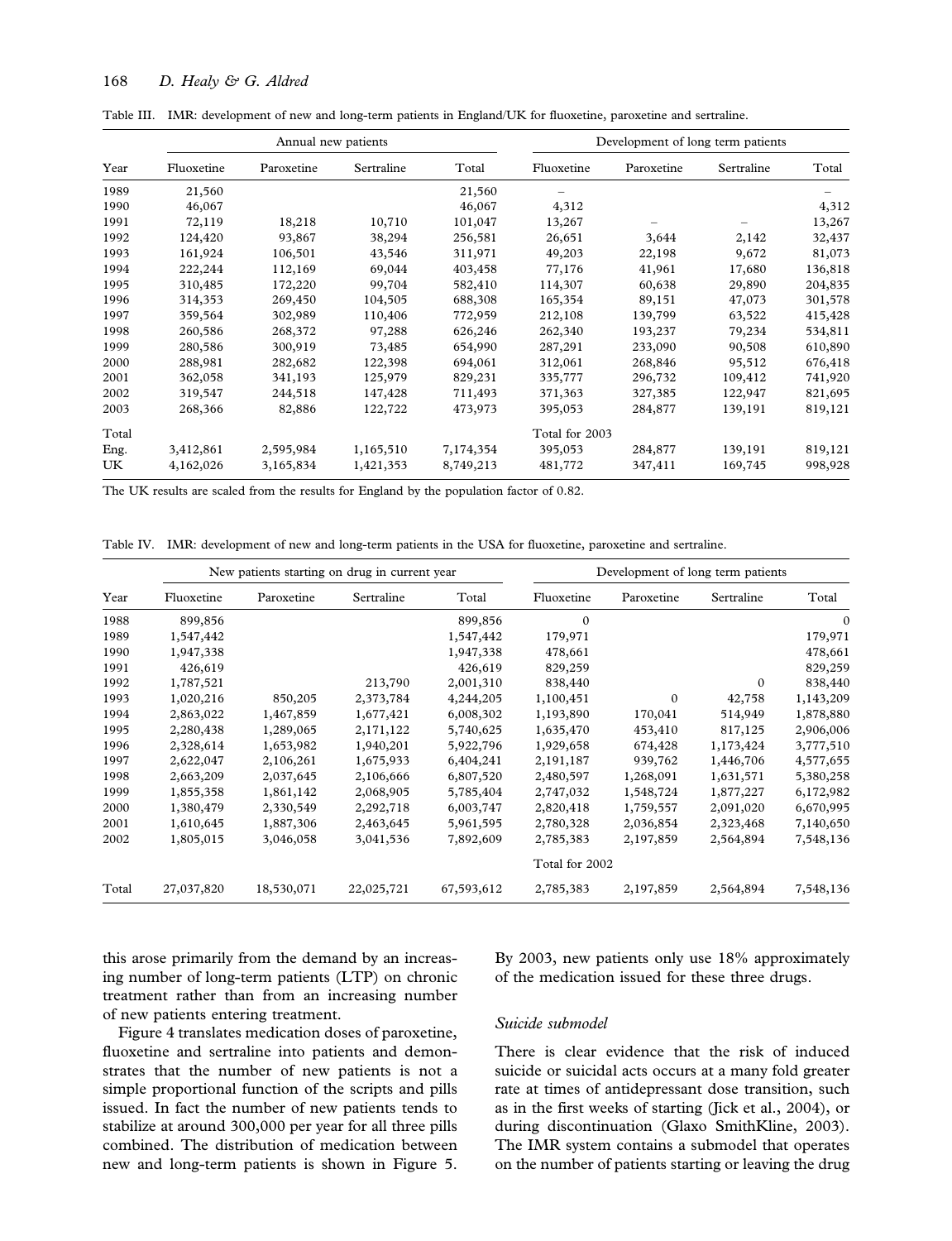

Figure 3. IMR: Consumption of medication, distribution between new patients, long-term patients and prescriptions in England (paroxetine, fluoxetine and sertraline).



Figure 4. IMR: Development of new and long-term patients, scripts and suicides in England for paroxetine, fluoxetine and sertraline.



Figure 5. IMR: Relative distribution over time of medication between long-term patients and new patients in England for paroxetine, fluoxetine and sertraline.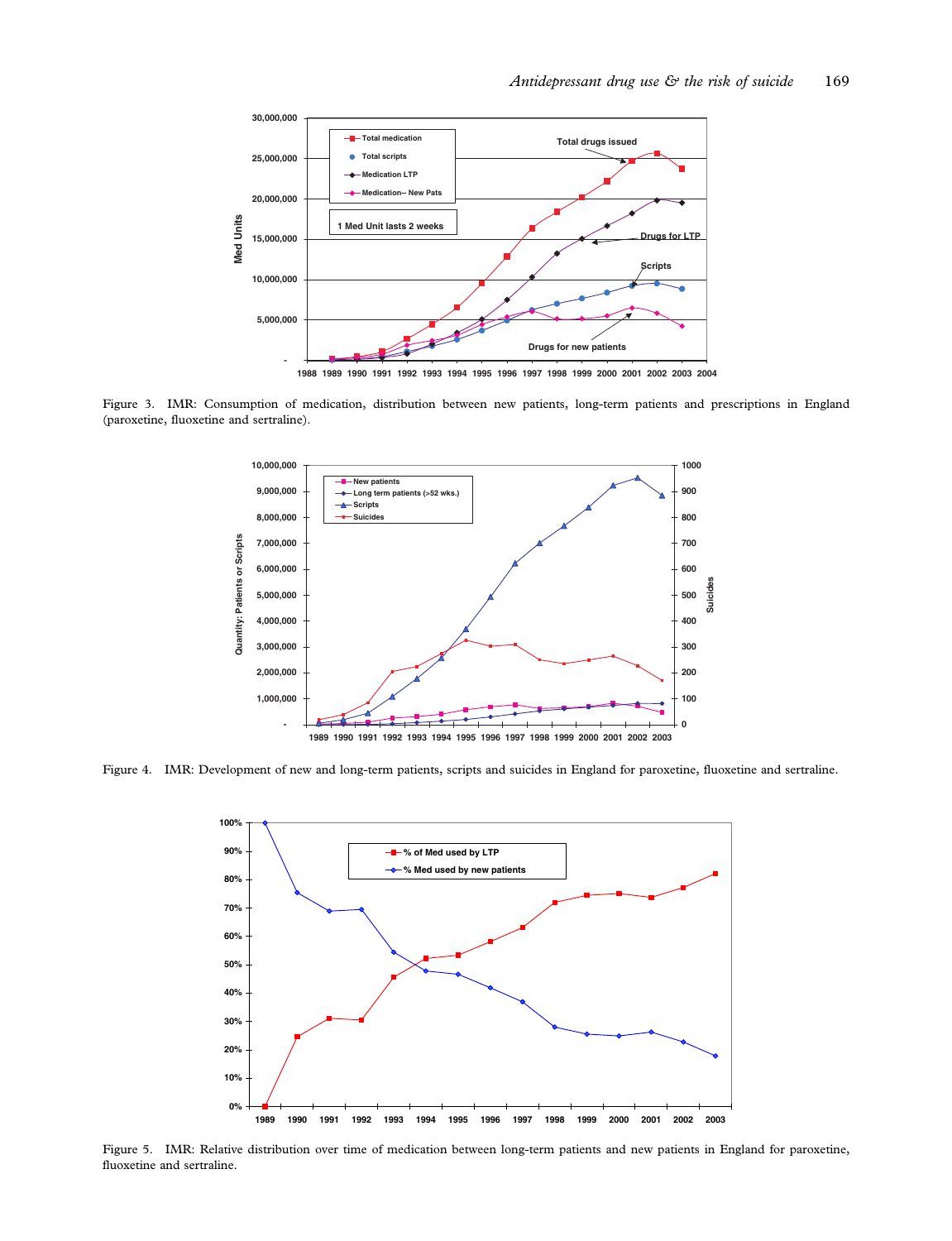|      | New pats at      |          |          |                 |               | Contrib. to<br>Nat rate |
|------|------------------|----------|----------|-----------------|---------------|-------------------------|
|      | $risk$ (3 Drugs) | Dep. $%$ | Anx. $%$ | Total depressed | Est. suicides | Sui./100K               |
| 1989 | 21,560           | 80       | 20       | 17,248          | 19            | 0.04                    |
| 1990 | 46,067           | 75       | 25       | 34,550          | 39            | 0.08                    |
| 1991 | 101,047          | 75       | 25       | 75,785          | 85            | 0.18                    |
| 1992 | 256,581          | 70       | 30       | 179,607         | 205           | 0.43                    |
| 1993 | 311,971          | 60       | 40       | 187,183         | 225           | 0.47                    |
| 1994 | 403,458          | 55       | 45       | 221,902         | 274           | 0.57                    |
| 1995 | 582,410          | 40       | 60       | 232,964         | 326           | 0.68                    |
| 1996 | 688,308          | 25       | 75       | 172,077         | 303           | 0.63                    |
| 1997 | 772,959          | 20       | 80       | 154,592         | 309           | 0.64                    |
| 1998 | 626,246          | 20       | 80       | 125,249         | 250           | 0.52                    |
| 1999 | 654,990          | 15       | 85       | 98,248          | 236           | 0.49                    |
| 2000 | 694,061          | 15       | 85       | 104,109         | 250           | 0.52                    |
| 2001 | 829,231          | 10       | 90       | 82,923          | 265           | 0.55                    |
| 2002 | 711,493          | 10       | 90       | 71,149          | 228           | 0.47                    |
| 2003 | 473,973          | 15       | 85       | 71,096          | 171           | 0.36                    |
|      | 7,174,354        |          |          | 1,828,683       | 3185          |                         |

Table V. IMR: suicide submodel showing a varied depression anxiety ratio over time, (average 25%) with estimates of suicides and effect on national suicide rate for fluoxetine, paroxetine and sertraline in England.

Table V models the three drugs in England. The contribution to national rate for the UK is the same as given here due to the cancelling of population scaling factor in the upgrading calculation.

to calculate rates of suicide. Using data from clinical trials, we present figures here for patients new to treatment to provide estimates for the number of excess suicides that may have occurred.

It is recognized that SSRI antidepressants have been prescribed for an expanding set of indications, from depression to mild anxiety, social phobias, and other conditions each of which carry different baseline rates of suicide prior to treatment. The suicide submodel allows each annual cohort of new patients to have a different composition of conditions, each with individual risk rates. Currently, for simplicity, only two conditions, depression and anxiety, are used to define the limits of the range. Thus the possible suicides in cohorts with any chosen depressed/anxiety (D/A) profiles ranging from 100% depressed to 100% anxious can be calculated. In addition, the D/A profiles may be modified annually over the life of a drug to match the changing profile of patient risk caused by the extension of indications for which SSRIs are prescribed.

The importance of this flexibility may be illustrated by considering various possible patient cohorts. For instance, the actual patients treated may show a higher proportion of women than men compared with the clinical trials from which the original risk estimates are drawn, or a higher proportion of minors, or of patients suffering from anxiety disorders, or fatigue syndromes stemming from infectious disorders. The corresponding baseline rates for suicide in each of these populations will be lower than for depressive disorders, thus lowering the baseline rate of suicide in the overall cohort. However, based on the analysis by Fergusson et al., outlined above, the relative risk from active drug treatment in the early phase of treatment over baseline (placebo) appears to remain approximately the same for other conditions as for depression. The IMR model can be configured to track any such mix of conditions per annual cohort.

In the worked example here, the IMR used excess suicide rates over placebo from Table I, which yields 168–64 or 104 suicides/100,000 depressed patients treated and a baseline rate of suicides for anxiety of 20/100,000 patients, multiplied by an odds ratio of 2.2 derived from Fergusson et al., to give an excess rate suicides for anxiety of 24/100,000 patients. We have assumed that the proportion of patients being treated for anxiety indications has progressively grown over time, leading to a declining percentage of depressed patients. Various estimates can be made, but the example here gives proportions of 25% and 35% depressed patients over 12 years (Table V, Figure 6).

## Effect of antidepressants on national suicide rates

It has been argued that SSRI usage cannot induce suicides in line with the rates found in RCTs and other studies cited here because the continuing growth of scripts issued has been accompanied at least in some instances by a fall in suicide rates. This is an intuitively appealing argument. However, the IMR makes it clear that the massive growth in SSRI usage does not translate into a growth of new or at risk patients. There is in fact a complex relationship (that changes annually) between scripts, pills and patients, and scripts are not synonymous with patients at risk; this is outlined in Figures 3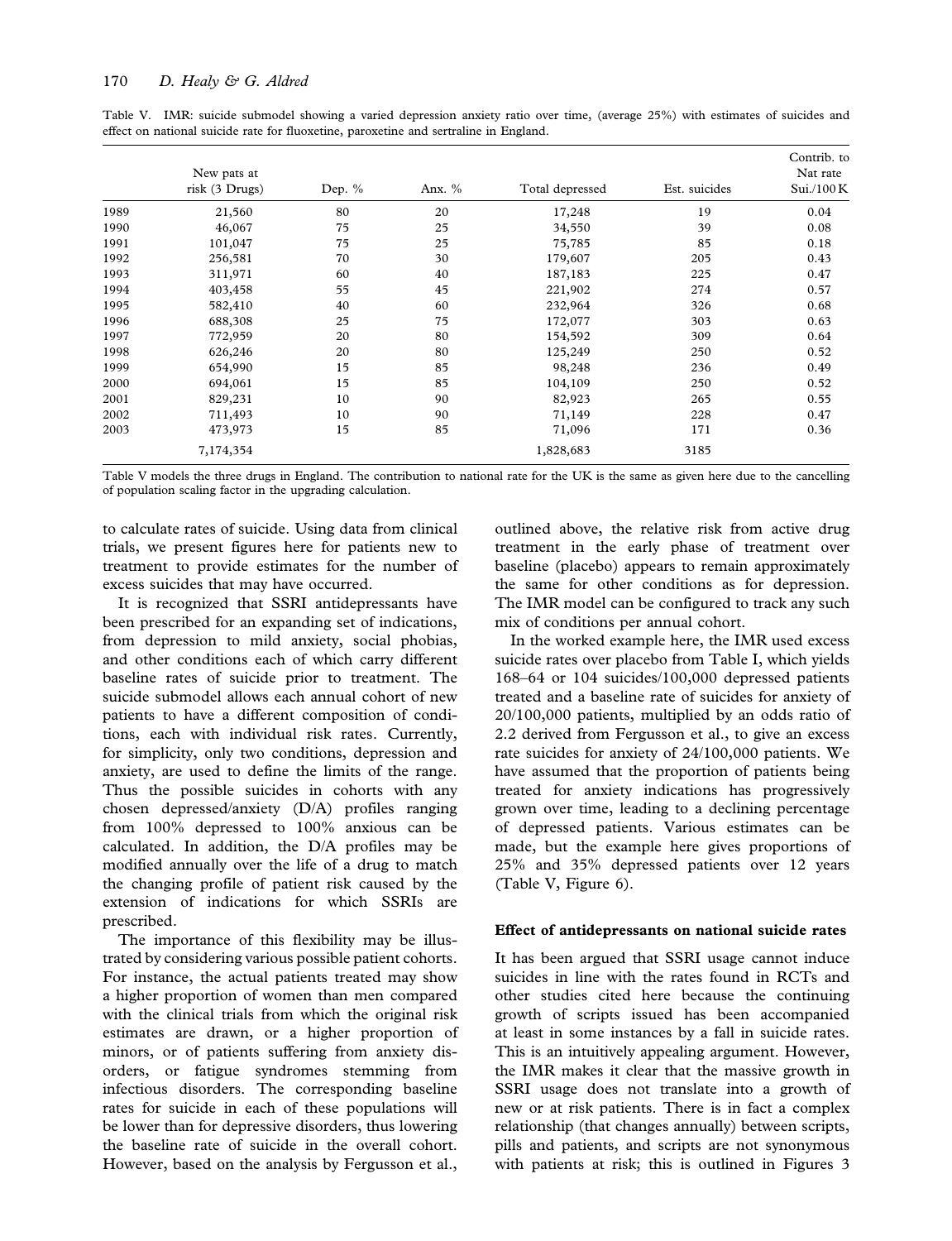

Figure 6. IMR: Contribution of estimated SSRI suicides per 100,000 population for two cohort depression mixes (25% and 35%) in England for paroxetine, fluoxetine and sertraline.

and 4. Without the IMR or a similar tool these dynamic relationships cannot be investigated or quantified.

The potential contribution of SSRI-induced suicides from these three drugs to the national rate is shown in Figure 6 for two cohorts with differing depression/anxiety mixtures. Assuming a population for England of 48 million, a cohort in which over time 25% of the treated patients who were depressed will add to the national suicide rate an increasing contribution due to the three SSRIs from 1991 rising to 0.68 of a suicide/100,000 of national population by 1995. Thereafter, a changing new patient mix gives rise to a slowly declining contribution to total suicides despite the fact that both scripts and pills continue to increase dramatically. The IMR figure of an excess of suicides of 228 on the three major SSRI antidepressants for England in 2002 is compatible with Gunnell and Ashby (2004), who have argued that projected figures of 388 suicides stemming from antidepressant usage can be accommodated within national rates even when these are in decline. Based on this, it would seem that any investigation of the effect of SSRIs on national suicide rates should focus on the period from 1988–1995.

#### References

- Boardman, A. P., & Healy, D. (2001). Modeling suicide risk in primary care primary affective disorders. European Psychiatry, 16, 400–405.
- Baldwin, D. (1993). The treatment of recurrent brief depressive disorders. European College of Neuropsychopharmacology Meeting, 19 September, London.
- Didham, R., McConnell, D. W., Blair, H. J., & Reith, D. M. (subm.). Suicide and self-harm following prescription of SSRIs

and other antidepressants. British Journal of Clinical Pharmacology.

- FDA (2004). Presentation of data from Jick et al., JAMA study presented by Diane Woolfson at Meeting of the Psychopharmacologic Drugs Advisory Committee with the Pediatric Sub-Committee of the Anti-Infective Drugs Advisory Committee. 13–14 September 2004.
- Fergusson, D., Doucette, S., Cranley-Glass, K., Shapiro, S., Healy, D., Hebert, P., et al. (2005). The association between suicide attempts and SSRIs: A systematic review of 677 randomized controlled trial representing 85,470 participants. BMJ, 330, 376–399.
- Glaxo SmithKline (2003). Data on file. Important safety information regarding paxil in pediatric patients. Glaxo SmithKline, Therapeutic Products Directorate: TDP-Web, 18th July 2003. Health Canada, www.hc-sc.gc.ca/hpfb-dgpsa/tpd-dpt/ paxil\_pa\_e.html.
- Gunnell, D., & Ashby, D. (2004). Antidepressants and suicide: What is the balance of benefit and harm. British Medical Journal, 329, 34–38.
- Hagnell, O., Lanke, J., & Rorsman, B. (1981). Suicide rates in the Lundby study: Mental illness as a risk factor for suicide. Neuropsychobiology, 7, 248–253.
- Hammad, T. A., Mosholder, A., Boehm, G., Racoosin, J. A., & Laughren, T. (2003). Incidence of suicides in randomized controlled trials of patients with major depressive disorder. Pharmacoepidemiology & Drug Safety, 12(Suppl 1), S156.
- Healy, D., & Whitaker, C. J. (2003). Antidepressants and suicide: risk benefit conundrums. Journal of Psychiatry & Neuroscience, 28, 331–339.
- Jick, S., Dean, A. D., & Jick, H. (1995). Antidepressants and suicide. British Medical Journal, 310, 215-218.
- Jick, H. S., Kaye, J. A., & Jick, S. (2004). Antidepressants and the risk of suicidal behaviors. Journal of the American Medical Association, 292, 338–342.
- Khan, A., Warner, H. A., & Brown, W. A. (2000). Symptom reduction and suicide risk in patients treated with placebo in antidepressant clinical trials. Archives General Psychiatry, 57, 311–317.
- Khan, A., Khan, S., Kolts, R., & Brown, W. A. (2003). Suicide rates in clinical trials of SSRIs, other antidepressants, and placebo: analysis of FDA reports. American Journal of Psychiatry, 160, 790–792.